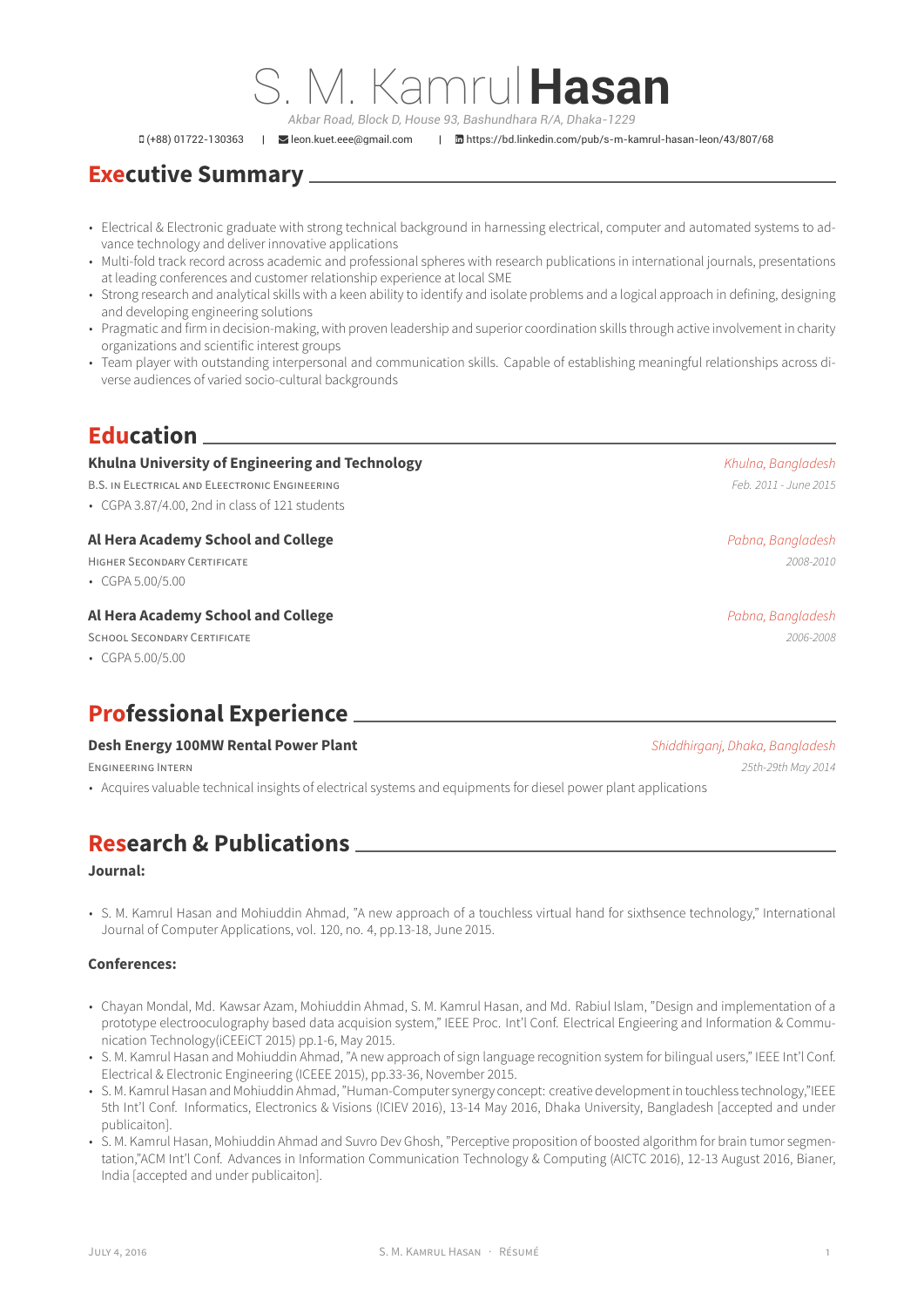#### **Poster Presentation:**

• S. M. Kamrul Hasan and Mohiuddin Ahmad, "Perceptive proposition of boosted algorithm for brain tumor segmentation,"IEEE 5th Student Conf. Informatics, Electronics & Visions (SCIEV 2016), 13-14 May 2016, Dhaka University, Bangladesh.

# **Undergraduate Projects**

### **Hardware:**

- DTMF Based Automatic Door Lock using PIC Microcontroller (3rd year individaul project).
	- 1. Designed, developed and deployed an automatic door security system, with remote control by a mobile phone using a unique password.
	- 1. Programmed PIC16F628A Microcontroller with MicroC software, PCB layout with Sprint Layout v5.0, and DTMF decoder with MT8870 microcontroller.
- Complete House Wiring System Design (2nd year group project).
	- 1. Generated technical drawings and calculated implementation cost of a full electric wiring system for "Amar Ekushey" student residential hall.
- Winding Design of a 3-phase Transformer (2nd year group project).
	- 1. Formularized the winding design of a 3-phase Transformer
- Layout Design of a 3-phase Induction Motor Lap Winding (2nd year group project).
	- 1. Drew the layout design of a 3-phase Induction Motor

### **Software:**

- Atomatic Face Recogntion System using MATLAB (2nd year individaul project).
	- 1. Employed MATLAB o code a computer application that identifies a person in a digital image or video by mapping selected facial features to MIT's facial database

### **Extracurricular Activities**

### **Founder/Activist**

BONDHU-SHONGHO, BERA, PABNA *Sept. 2011- PRESENT*

- Spearheaded the end-to-end launch of a charity organization for underprivileged people
- Key initiator coordinating a network of volunteers to facilate the annual winter clothing donation driving

### **Vice-President**

HUMAN ENLIGHTENMENT & RESEARCHING TECHNICAL ZONE (HERTZ) *June 2014- PRESENT*

- Organized regular electronics/programing workshops to build IT awareness and digital literacy for KUET undergraduates
- Prepared latest software & engineering learning resources to strengthen technical foundation and broaden IT knowledge of juniors

### **I.T Coordinator**

KUET LIVE *2012-2013*

• Manage digital assets of KUET's blog, regularly post updates to engage university community

## **Technical Skills**

**Languages**, C, C++ **Hardware**, MikroC for PIC Microcontroller, MPLAB, Sprint Layout v5.0, Intel 8085 & 8086 Microprocessor, Proteus **Software**, MATLAB, PSPICE, TTS (text-to-speech), and touchless virtual writer, AutoCAD **Operating System**, Linux, Windows **Database**, MySQL

### **Miscellaneous Information**